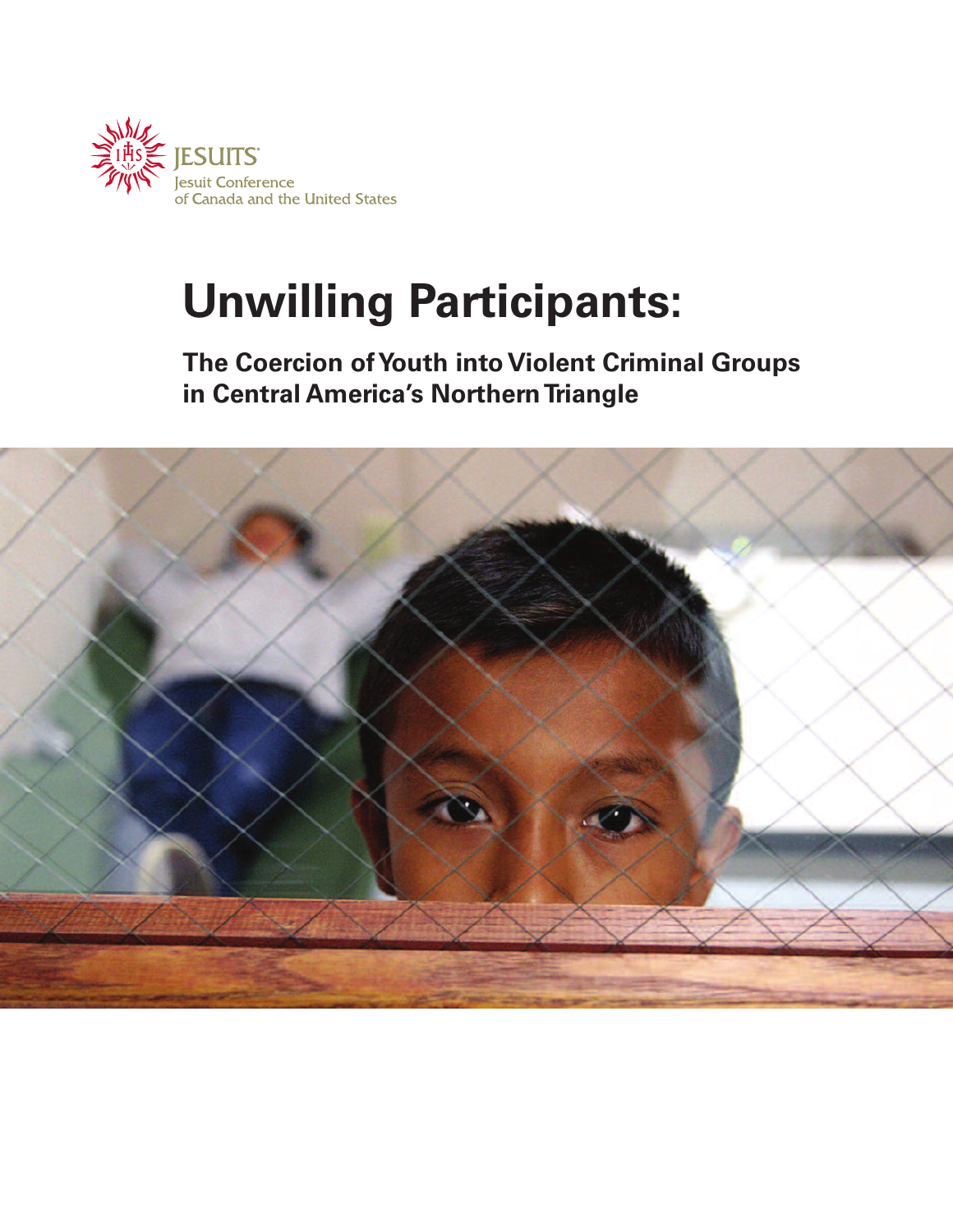Report Author: Frank de Waegh

Research Director: Shaina Aber

Research Advisors: Mary DeLorey Matthew Cuff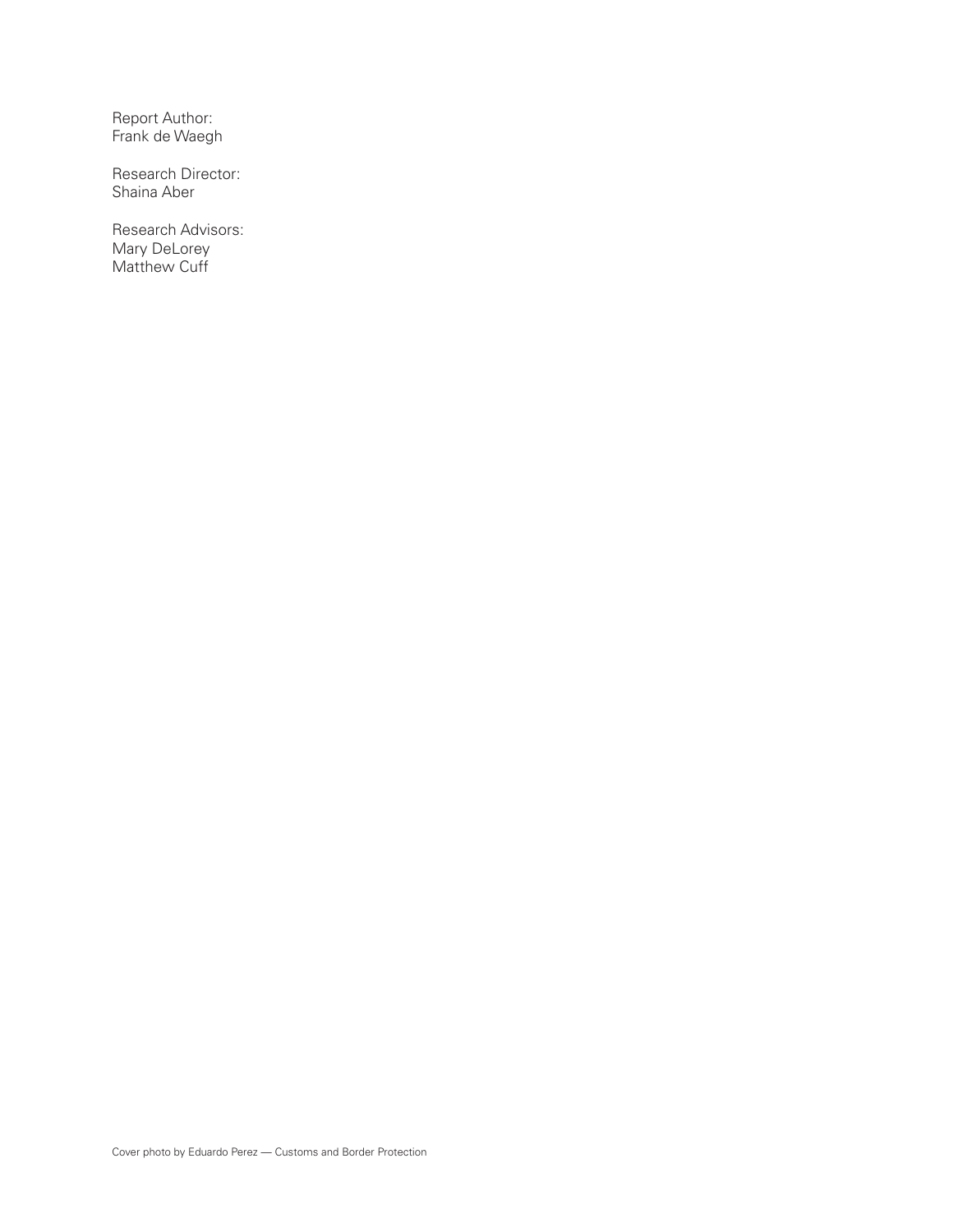#### **Abstract**

The crisis of insecurity affecting Central America's Northern Triangle countries - Honduras, El Salvador, and Guatemala - has entered a new and advanced stage. Levels of generalized violence exceed those typically associated with open conflicts: targeted killings and rape, mass migration from conflict areas, and the forced recruitment of children into armed groups are worrisome parallel traits. This research is devoted to the little-studied practice of forced and coerced recruitment of youth by Northern Triangle street gangs, or *maras*. The coercive enlistment of children has become widespread and sustains a growing need for fresh recruits. A reevaluation of the concept of youth membership within Northern Triangle street gangs is called for - specifically, revaluating the participation of children in gangs in light of their own victimhood, is critical in addressing the complex root causes of the violence epidemic. Finally the research highlights the need for creative approaches to breaking cyclical youth violence, and the need to draw lessons from methods used to counter violent extremism and reintegration of child soldiers.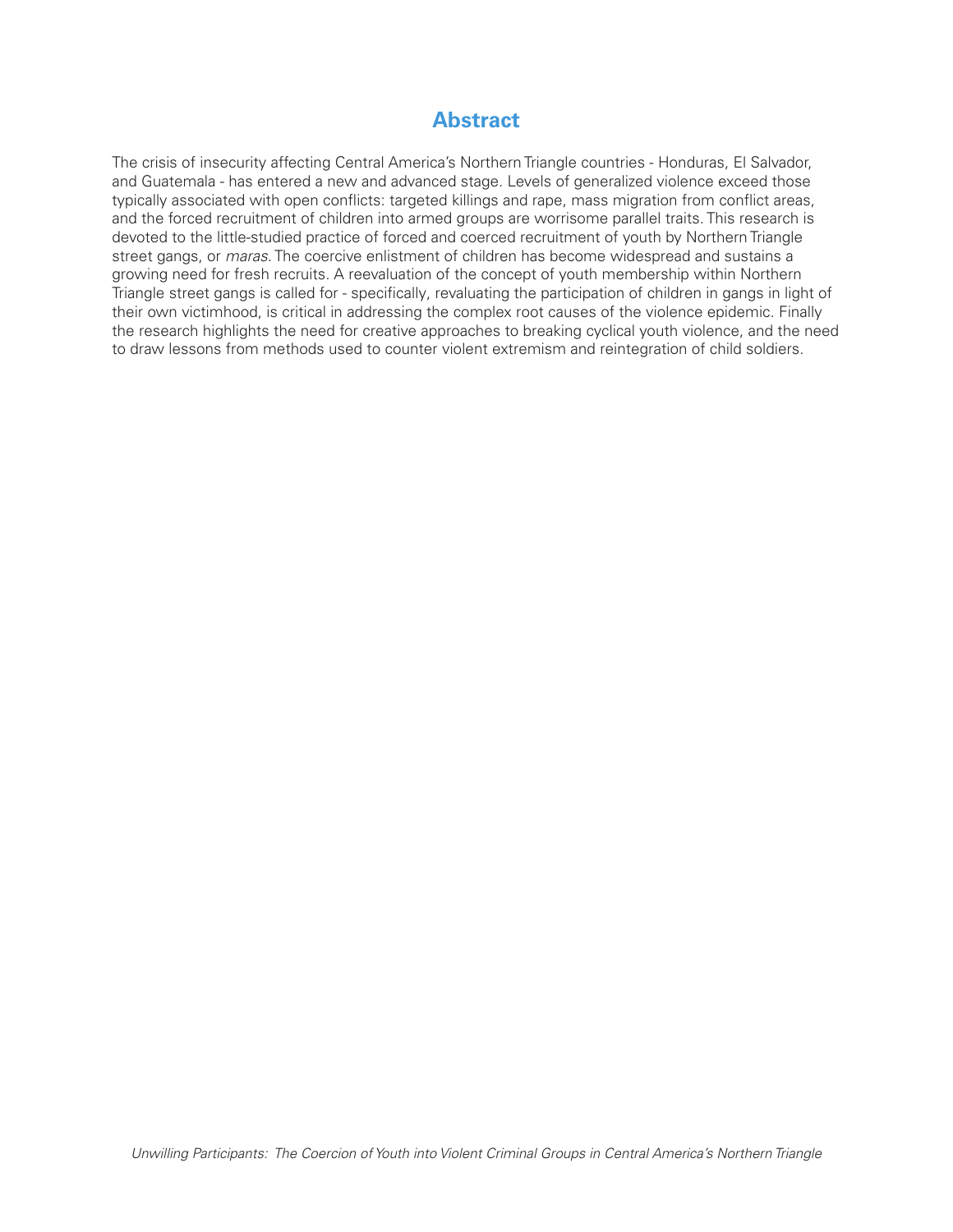# **Unwilling Participants:**

### **The Coercion of Youth into Violent Criminal Groups in Central America's Northern Triangle**

The society-wide impact of organized criminal violence and state-sponsored violence in Central America's Northern Triangle countries - Honduras, El Salvador, and Guatemala - increasingly has manifested in ways typically associated with open conflict zones. Levels of generalized violence meeting or exceeding those typically associated with war, and indicators of conflict including targeted killings and rape, mass migration from violent areas, and the recruitment of children into armed groups are such parallel traits. <sup>1</sup> This research focuses on one of these dimensions: the little-studied and oft-overlooked practice of coercive recruitment by Northern Triangle street gangs, or maras. Analyzing the coercive practices imposed on Northern Triangle youths uncovers one of the principal mechanisms sustaining the continuity of gangs and the perpetuation of cycles of violence.

Reevaluating the participation of youths in street gangs through the lens of coercion is essential in formulating a contemporary understanding of this particular aspect of the regional violence epidemic, <sup>2</sup> as well as crafting appropriate mechanisms to address this complex matter. Fundamentally, demonstrating that widespread coercion into Northern Triangle gangs exists, directly challenges perceptions of the willing criminal complicity of children linked to criminal entities. Not only is this notion challenging to a U.S. audience, but even more so within the Northern Triangle where public opinion demonizes maras and their youthful participants or members, often justifying knee-jerk *mano dura* solutions to the problem. Rather, this work suggests a definition of involvement in gangs' criminal

enterprises that emerges in a situation of victimhood.

The vast majority of literature surrounding Central American gangs focuses on their origins and transformations, presence and prevalence, violence and negative social impacts, and more recently on quantitative analyses outlining the economic burdens they generate through widespread insecurity. Such information is critical in framing this research: it documents the trajectory of street gangs from their origins in the 1980s and 1990s as localized citizen security concerns to their contemporary omnipresence and chokehold on Northern Triangle communities today. The present-day situation shows that the *mara* phenomenon has entered an advanced stage and feeds into a regional humanitarian crisis rather than representing a localized security threat.

This research begins by drawing on Central American gang literature in order to attain a working understanding of organized crime and violence in the region. The first segment is dissected into three subsections which describe the status of maras in Honduras, El Salvador, and Guatemala. Here, a basic overview of the pervasiveness of street gangs in society and a selection of important recent developments in the world of organized crime are offered. The second section of this piece is dedicated to the various forms of coercion which gangs exert on Northern Triangle populations. Geographical control and extortion are identified as examples of how criminal complicity results from gang *modus operandi*. The practice of forced recruitment of children is analyzed through the limited

<sup>1</sup> Cawley, Marguerite. "Is Central America's Gang Violence a Humanitarian Crisis?" InSightCrime, 18 July 2014.

<sup>2</sup> It is worth noting that the authors of violence in the Northern Triangle are not limited to organized criminal actors alone, but include powerful corporate agents, private "security" companies, and state authorities among others. The focus on "maras" in this work should not detract from the need to tackle the complex and multi-layered patterns of private and public violence and the high level of impunity and corruption that perpetuates it.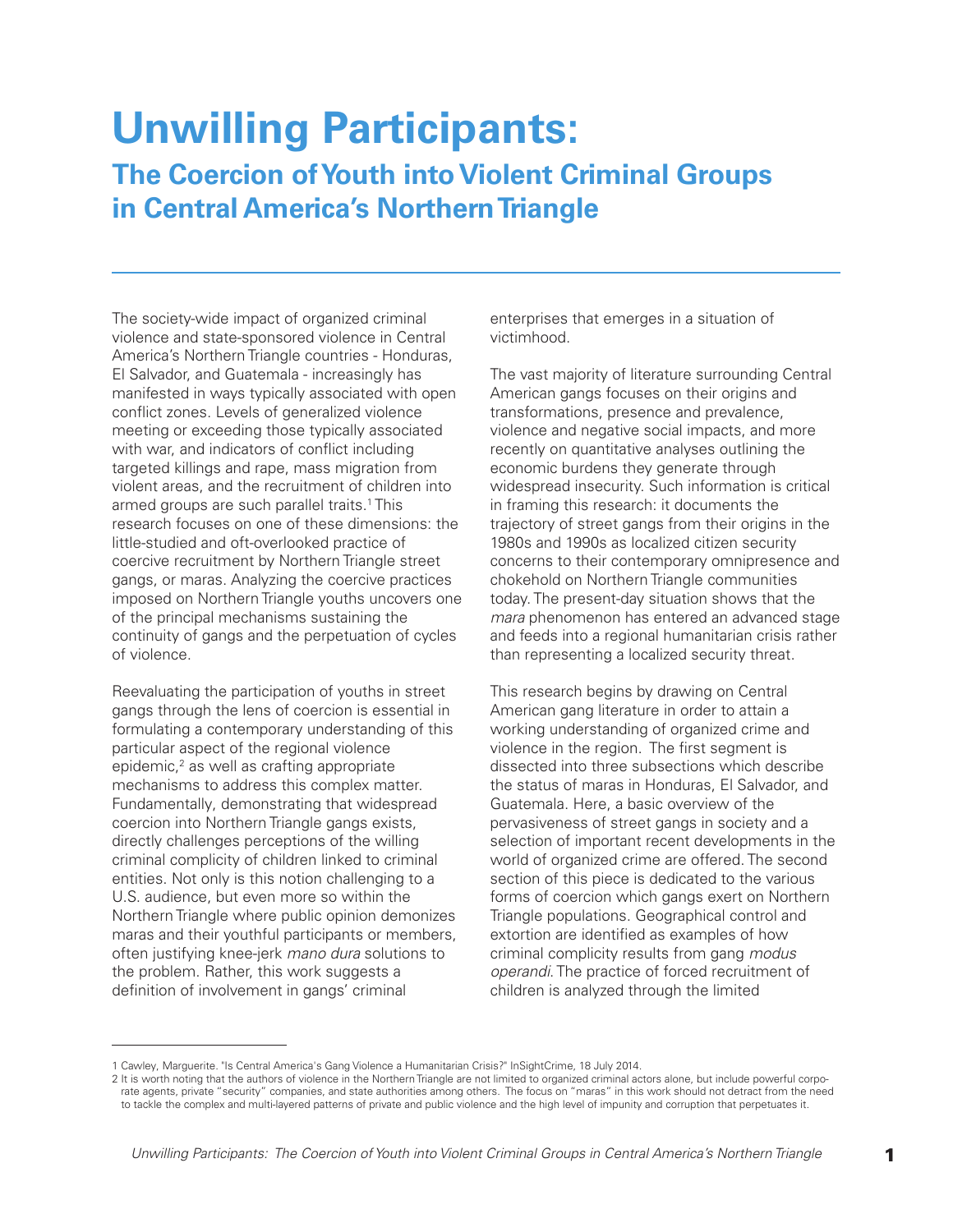information available on the topic, such as testimonies from children who have fled gang violence and reports emerging from on-the-ground organizations. Finally, the causal relationship between endemic organized violence and the increased forced migration from the region is examined as further evidence of the gravity and multidimensional nature of this crisis.

#### **Gaging the Issue:Youth and Gangs in the NorthernTriangle**

Gang violence in Honduras, El Salvador, and Guatemala has evolved from a localized, neighborhood-based security threat to a transnational concern causing spillover effects as far afield as the United States and Canada. The gang phenomenon exploded following the end of a period of civil wars which engulfed the region in the 1980s and 1990s. Post-conflict factors including insufficient reintegration of former combatants, government institutions lacking in accountability and capacity, and the wide-spread prevalence of firearms, created fertile ground for the subsequent emergence of gangs in the region. Into this volatile environment, Central American gang members raised in the United State were deported in significant numbers throughout the 1990s – feeding into the burgeoning gang infrastructure simultaneously surfacing in Northern Triangle countries. As renowned expert on the subject Michael Boulton has noted, countries recovering from "protracted armed conflicts which at the same time experience economic and social dysfunction are especially vulnerable to the emergence of gang and gang violence."3

Armed conflict, however, cannot be identified as the sole precursor to the formation of pervasive control by gangs in Central America, as evidenced by the case of Honduras, which currently suffers the highest homicide rate (much attributed to

gang violence) in the world, higher even than the rate of violent deaths in many war zones, <sup>4</sup> yet did not endure an open civil war. Rather, an array of factors must be considered to explain the steady growth of maras to their current dimensions. Every study on gangs since the 1990s cite poverty and inequality, poor education, the near absence of career opportunities, and the ubiquity of violence as factors which explain the emergence of Central American street gangs. <sup>5</sup> On the issue of poverty, studies indicate that societies of high wealth inequality are more likely to suffer from gang problems vis-a-vis countries of widespread poverty with more equally distributed wealth.

Across El Salvador, Honduras, and Guatemala an estimated 143,000 people have died due to criminal violence between 2004 and 2013. This is equivalent to 41.9 daily homicides for a sustained period of nearly a decade on a regional level. <sup>7</sup> The region accounts for .5% of the total population of the Americas, yet is responsible for 8% of its homicides. <sup>8</sup> Despite variations in crime and in the response of national authorities to high rates of violence, the transnational nature of both the gangs that control street level crime and the drug cartel elite has left all three countries struggling to chart a path forward. Weak state institutions struggle to limit the power criminal groups exercise in the best of circumstances, and are often compromised by internal corruption or outright complicity with illicit actors. <sup>9</sup> As this study will indicate, the groups operating throughout the Northern Triangle share similar characteristics and use almost identical practices—such as coercive techniques to force children to commit crimes on their behalf. These similar patterns of crime and violence, lack of economic opportunity, and the migration of children across international borders prompted President Obama July of 2014 to urge the presidents of Honduras, Guatemala, and El Salvador, to jointly present a plan for regional development for funding from the U.S. and other international donors. <sup>10</sup> The three presidents, eager

<sup>3</sup> Boulton, Michael. "Living in a World of Violence: An Introduction to the Gang Phenomenon." *UNHCR*. UNICEF, 2011. 9.

<sup>4</sup> Cawley, Marguerite. "Is Central America's Gang Violence a Humanitarian Crisis?"

<sup>5</sup> See: Sampo, Carolina "Violencia en Centroamerica: las maras de El Salvador, Guatemala, y Honduras," "Transnational Organized Crime in Central America and the Caribbean," UNODC, and Boulton, Michael, "Living in a World of Violence: An Introduction to the Gang Phenomenon."

<sup>6</sup> Otras Situaciones de Violencia en el Triángulo del norte Centroamericano- -Impactos Humanitarios." *Assessment Capacities Project*. ACAP ReliefWeb International, 28 May 2014. 1.

<sup>7</sup> "Central America and the Caribbean: El Salvador, Guatemala, Honduras." *World Fact Book*. CIA, June 2014.

<sup>8</sup> "Global Study on Homicide." *United Nations*. UNODC, 2013. 43.

<sup>9</sup> Illicit actors are not limited to street gangs, but rather to transnational organized criminal cartels that play a role in corruption at more elite levels. 10 Lederman, Josh. "Obama Urges Central American leaders for help." PBS World. 25 July 2014.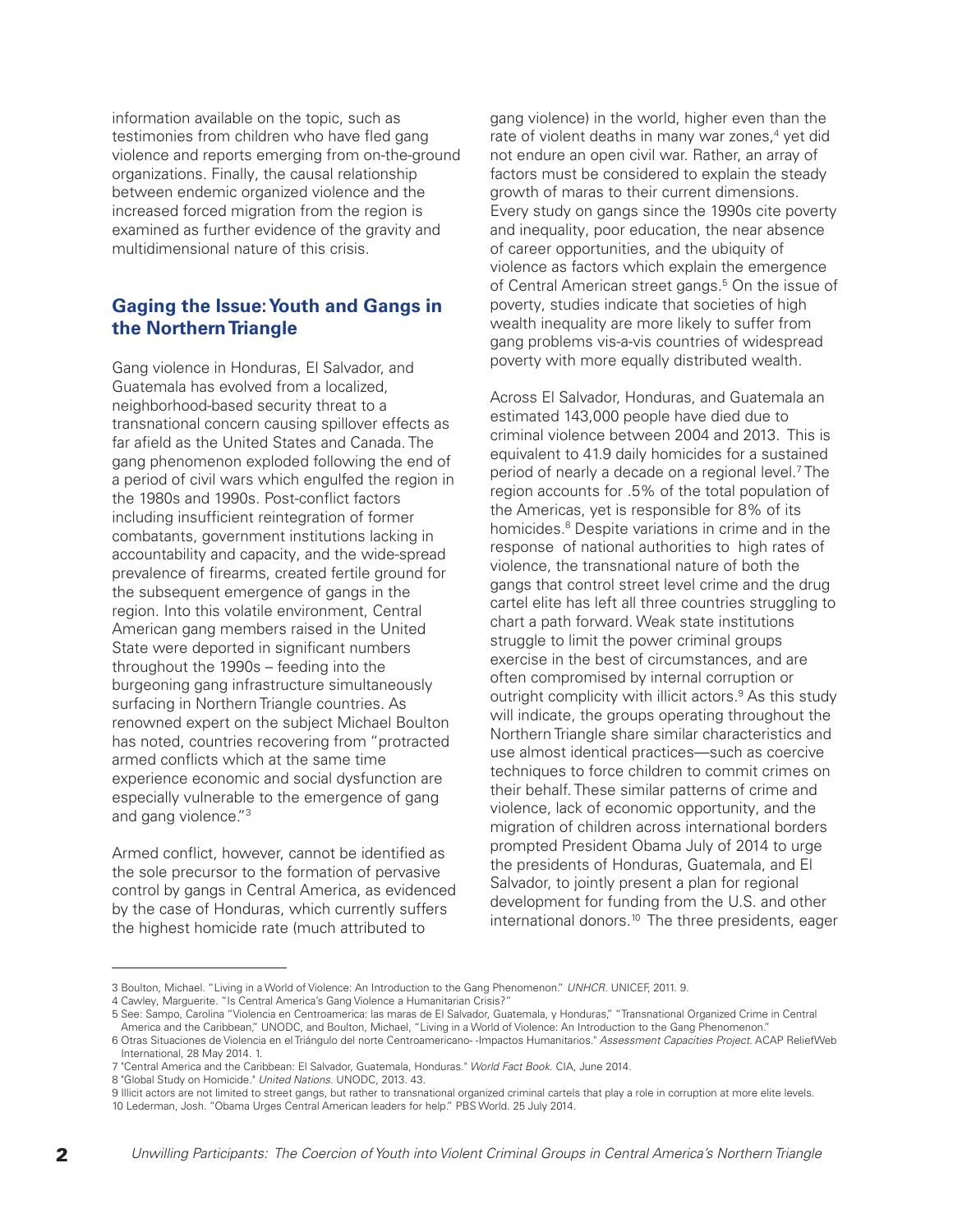for international assistance, presented such a plan with a heavy security emphasis in November of 2014 in Washington, DC – a historic occurrence which required setting aside vast ideological differences among the leaders (see: *Plan for the Alliance for Prosperity in the Northern Triangle*).

#### *Honduras*

Honduras is home to the most violent and gangridden city on earth. In San Pedro Sula, the 2013 homicide rate stood at 173 deaths per 100,000.<sup>11</sup> At this rate, someone was murdered every hour and fifteen minutes in the country's industrial hub. Country statistics indicate that Honduras is deadliest country in the world outside of war zones; it eclipses violence rates found in open conflicts such as in Sudan, while as many people were killed daily in 2012 in Honduras as during the height of El Salvador's civil war. <sup>12</sup> Further complicating the public security crisis is the fact that homicides and other violent crimes are rarely if ever solved, with impunity rates above 90%.<sup>13</sup>

A recurring trait of weak states around the world is seen in the exertion of brutal force onto members of the citizenry deemed societal deviants. In Honduras, gang violence is 'treated' by the systematic use of *mano dura* policing. Techniques include the incarceration of youth based on suspicion rather than facts, unlawful detention, disregard for due process and extrajudicial killings. The implementation of these methods was documented in Honduras with *Plan Libertad Azul* (2002) and have since been replicated extensively throughout the Northern Triangle. <sup>14</sup> In one highly controversial anti-gang campaign, former President Manuel Zelaya launched *Operacion Trueno* (2006) which temporarily allowed some 60,000 private security guards to partake in anti-gang policing. <sup>15</sup> The

resulting mass incarceration of gang members has given them more time to organize criminal hierarchies and plan activities from within the confines of prisons in which they enjoy near-total control. <sup>16</sup> Street gangs have strengthened and violence increased under this form of policing. Given its counterproductive results, *mano dura* as a security policy has been described as "one of the most apparent examples of the failure of states to provide protection."<sup>17</sup> A new and worrisome program called *Guardianes de la Patria* was launched by the Honduras state in January 2015. <sup>18</sup> The program places rifles in the hands of at-risk youth, introduces them to military training techniques. The UN Committee on the Rights of the Child recently denounced the forcible recruitment of children into gangs in Honduras and expressed particular concern about the Guardianes de la Patria program for furthering the worrisome trend of placing children at the center of conflict. 19

A critical juncture in Honduras's public insecurity crisis can be traced through the country's 2009 coup d'état. As Manuel Zelaya was forcefully removed from office, a social and political crisis rocked the country. Attention was deviated away from an already fragile situation of rampant criminal violence. The interim government of Roberto Micheletti partook in a series of abuses in the coup's aftermath, instilling an unconstitutional 'state of exception' which included nightly curfews, the suspension of civil liberties and media restrictions. State institutions were abolished and reconfigured, civil servants driven from their posts, the judiciary was decimated in a series of dismissals of judges, and criminal elites took advantage of the chaotic atmosphere to gain further foothold within the structures of state power.

<sup>11</sup> "Boletines San Pedro Sula." *Instituto Universitario En Democracia, Seguridad, Y Paz*. UNAH, Dec. 2013. 2.

<sup>12</sup> Cawley, Marguerite. "Is Central America's Gang Violence a Humanitarian Crisis?"

<sup>13</sup> "Transnational Organized Crime in Central America and the Caribbean." *Threat Assessment*. UNODC, Sept. 2012. 19.

<sup>14</sup> Mencia, Tomas A. "Las Maras En La Sombra - Ensayo De Actualizacion De Fenomeno Pandillero En Honduras." *Inter-American Dialogue*. Universidad Centroamericana Jose Simeon Canas. 12.

<sup>15</sup> Boulton, Michael. "Living in a World of Violence: An Introduction to the Gang Phenomenon." 26.

<sup>16</sup> McDermott, Jeremy. "Maras in Guatemala Increasing in Sophistication." InSightCrime, 3 Jan. 2014.

<sup>17</sup> Boulton, Michael. "Living in a World of Violence: An Introduction to the Gang Phenomenon." 26.

<sup>18</sup> "Honduran military aims to fill in for 'absent' parents with program targeting at-risk kids" *Tico Times* http://www.ticotimes.net/2015/01/23/honduranmilitary-aims-to-fill-in-for-absent-parents-with-program-targeting-at-risk-kids. Accessed on May 30, 2015.

<sup>19</sup> "La ONU pide a Honduras que actue para evitar que las maras recluten niños" *La Vanguardia*.

http://www.lavanguardia.com/politica/20150610/54432194457/la-onu-pide-a-honduras-que-actue-para-evitar-que-las-maras-recluten-ninos.html Accessed on June 10, 2015.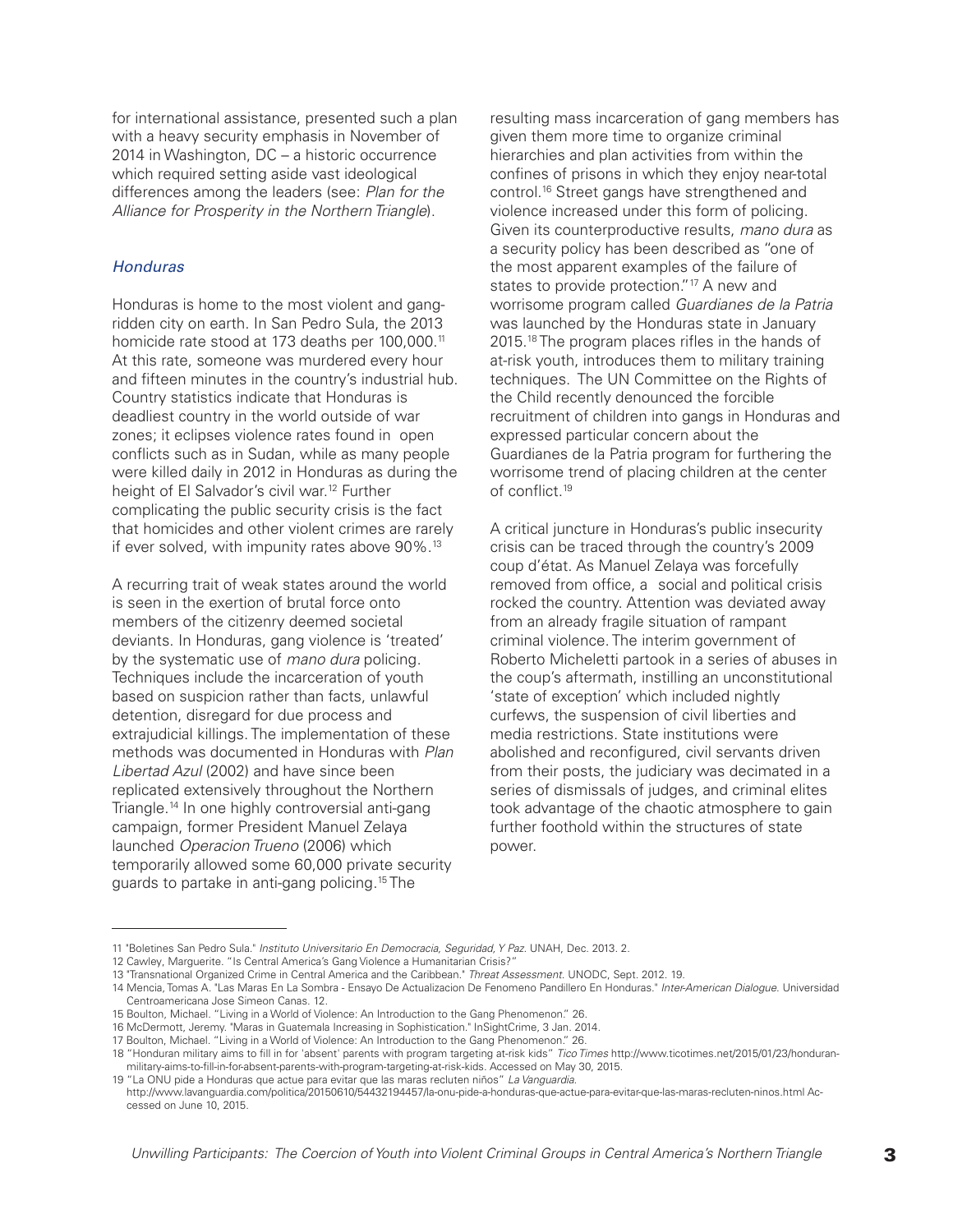#### *El Salvador*

El Salvador's contemporary gang violence stems in part from the legacy of its bloody civil war which raged between 1979 and 1992. One of the most salient lasting effects of this armed conflict which fuels current gang violence is the inheritance of and widespread availability of weapons. It is estimated that some 500,000 firearms are in circulation in El Salvador, while only half are legally owned and registered. <sup>20</sup> The deportation of Salvadorans from the United States pursuant to the country's civil war also significantly contributed to the rise of maras through the exportation of U.S.-born gang culture. <sup>21</sup> As of 2014, the number of Salvadoran gang members had swelled to an estimated 60,000 people, with as many as 300,000 dependents - a total of 6% of El Salvador's total population. <sup>22</sup> The large majority of *mareros* belong to either the MS-13 or Barrio 18 street gangs.<sup>23</sup>

The severity of gang violence in El Salvador is such that in 2012 it resulted in a highly controversial state initiative which brokered a truce between the MS 13 and Barrio 18. Despite distancing itself from the move, the government under former President Mauricio Funes partook in ceasefire negotiations between the two warring gangs - quite an extraordinary measure by most standards. A sustained ceasefire was agreed upon and enforced from within the jails occupied by high-ranking gang members. <sup>24</sup> Based on reports that the state was involved, the 2012 agreement has been scrutinized as turning criminal activity into political capital in a country in which a majority of the citizenry support a hardline approach toward gangs.

Prior to the truce, over 5,300 children and adolescent Salvadorans died as a result of gang

violence between 2005 and 2011. <sup>25</sup> Homicide statistics indicate that the MS-13-Barrio 18 ceasefire – despite early successes in reducing the homicide rate – broke down over the last two years. By the middle of 2013 homicides had dropped to four killings a day, as opposed to the first half of 2012 which saw an average of 14 daily assassinations. <sup>26</sup> Last year, however, murders were once more at an all-time high with killings increasing by 44% in the first three months of 2014. <sup>27</sup> Depending on the month, 2014 levels of violence eclipsed statistics from the time of the country's civil war. Adding to the failure of a sustained ceasefire, disappearances reached 1,000 in the year following its signing, with the uncovering of mass graves suggesting that the agreements had been secretly flaunted.<sup>28</sup> This may jeopardize the search for alternative solutions to resolving gang-fueled violence, in turn defaulting to a return of *mano dura* tactics.

#### *Guatemala*

Organized crime in Guatemala today is a mix of 'traditional' narco-trafficking families and the maras which have taken root in Honduras and El Salvador. Four main trafficking families operate in Guatemala: the Mendoza, the Lorenzana, the Leon, and the Chamal. <sup>29</sup> However, the bulk of violent crime in the country is at the hands of street gangs. In the nation's capital, Guatemala City, the homicide rate was (76 per 100,000) in 2013. <sup>30</sup> Similar to El Salvador, the country's civil war legacy has left an estimated two million guns in the streets, with only around 250,000 of them registered. 31

Guatemala is host to an estimated 434 gangs, most of which are cliques of the larger MS-13 and Barrio 18 organizations or copycat groups.

<sup>20</sup> "El Salvador: An Early Example of Peacebuilding." *Crisis Prevention & Recovery*. UNDP.

<sup>21</sup> "Central American Gang-Related Asylum Guide." Washington Office on Latin America, May 2008. 3.

<sup>22</sup> "El Salvador's Gangs: Breaking Good." The Economist. Feb. 8 2014.

<sup>23</sup> "Mision a Centroamerica: Viaje a Estados Unidos De Menores No Acompanados." *Informe Del Comite*. United States Conference of Catholic Bishops, Nov. 2013. 3.

<sup>24</sup> Negroponte, Diana. "MS-13 and Barrio 18 Truce: Can This Be Successfully Replicated in Honduras and Guatemala?" *Brookings*. The Brookings Institute, June 2013.

<sup>25</sup> Gurney, Kyra. "Homicides in El Salvador Reach Pre-Gang Truce Levels." InSightCrime, 8 July 2014.

<sup>26</sup> Negroponte, Diana. "MS-13 and Barrio 18 Truce: Can This Be Successfully Replicated in Honduras and Guatemala?"

<sup>27</sup> Gurney, Kyra. "Homicides in El Salvador Reach Pre-Gang Truce Levels." InSightCrime, 8 July 2014.

<sup>28</sup> "El Salvador's Gangs: Breaking Good." The Economist. Feb.8 2014.

<sup>29</sup> "Transnational Organized Crime in Central America and the Caribbean." *Threat Assessment*. UNODC. 24-25.

<sup>30</sup> Sampo, Carolina. "Violencia En Centroamerica: Las Maras En El Salvador, Guatemala, Y Honduras." *Estudios De Defensa*. Dec. 2013. 152.

<sup>31</sup> "Transnational Organized Crime in Central America and the Caribbean." *Threat Assessment*. UNODC. 19.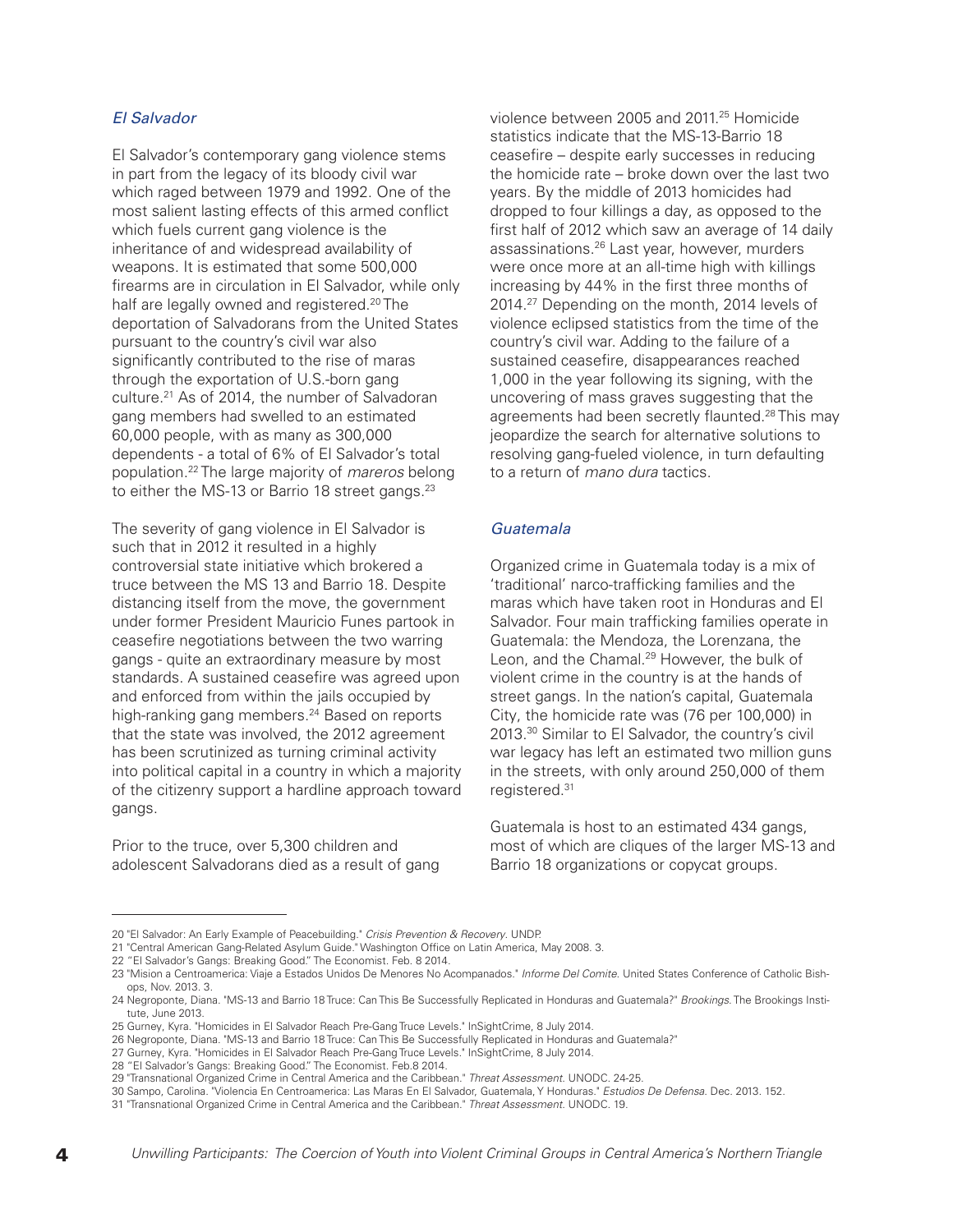Estimates about gang membership run as high as 80,000 in Guatemala. <sup>32</sup> Gang members vastly outnumber the ranks of policemen, as the national police force (PNC) registered some 21,000 officials in 2013. <sup>33</sup> Institutional limitations of the judiciary have created further frustration. As former PNC Director Erwin Sperrisen remarked in 2005, "in one year we captured 50,000 persons… but there were only 48 firm sentences; it's ridiculous."34 This symptom is common throughout the Northern Triangle, in which the institutions of public security and justice cannot complement each other's efforts.

As in Honduras and El Salvador, Guatemalan street gangs have become increasingly sophisticated and organized in response to official state policies targeting them. Maras have organized themselves under centralized leaderships, allowing for previously loosely affiliated cliques to interact directly with each other. In Guatemala, the top leadership of the MS-13 is called the 'Council of Nine', while the Barrio 18's equivalent is deemed the 'Wheel of the Barrio.' Each *clica* is headed by a *ranflero*, who serve as interlocutor between the top leadership and its subgroups. Below them are *sicarios*, or assassins, and *paros*, the rank and file of street gangs. <sup>35</sup> Unlike in the past, this hierarchy means that conscious decisions are made at the top and put into practice on the streets. Of chief concern is that such vertical decision-making has pursued and amplified the practice of forced recruitment of children.

This brief overview of the gang phenomenon in each Northern Triangle country uncovers significant parallels within organized crime in the region. The youth gangs of Honduras, El Salvador, and Guatemala have grown to outnumber security forces in each instance. Further, the *maras* of these three countries have become more hierarchal and rigid organizations, as such even tougher opponents to law enforcement. Finally, they have also become more violent. Sporadic drops in homicide rates fall within a broader trend of worsening regional insecurity. El Salvador's

marked increase in the number of disappearances during its 2012 gang ceasefire is case-in-point.

#### **The Many Faces of Coercion**

A diverse and wide ranging array of strong-arm tactics have come to define the *modus operandi* of street gangs. These include the imposition of codes of conduct and curfews in gang-controlled neighborhoods, widespread extortion, systematic threats to community members, physical and sexual assault, assassination, torture, and kidnapping. In the following section, the *maras*' use of geographic control will be examined, as well as the manner in which this approach facilitates one of their primary sources of revenue: extortion. These two fundamental elements, require gangs to rely on a plethora of look-outs, informants, and accomplices within the neighborhoods they are victimizing. This necessity has increasingly led gangs to target and coerce children and young adults to join their efforts. The coerced are forced into prostitution, to be the collectors of "war tax," and other unsavory tasks that bring the gang membership income or other valuable assets, but for which the coerced children and youth draw no benefit. Additionally, the perception that young people are less noticed by police—a grave misconception—has greatly fueled the plummeting age of recruitment. The next section focuses precisely on the inner mechanisms of coercion of youths into street gangs. These activities ought to be measured in terms of their combined impacts on society, rather than individually. As in wartime, it is the combined impact of loss of life, restriction of basic liberties, and the paralyzing effects of violence on the economic and social fabric of communities which collectively make situations unlivable.

#### *Geographic Control & Extortion*

Gangs seek out areas with limited state regulation in order to carve out enclaves in which they can carry out illegal activities, make profit, and gain

<sup>32</sup> Corsetti, Jeffrey D. "Marked for Death: The Maras of Central America and Those Who Flee Their Wrath." *USCRI Refugees*. Georgetown Immigration Law Journal, 2006. 409. 33 Ibid, 412.

<sup>34</sup> Perez, Enrique. "Erwin Sperissen: It Is Frustrating." Prensa Libre Guatemala, 14 Feb. 2005.

<sup>35</sup> McDermott, Jeremy. "Maras in Guatemala Increasing in Sophistication."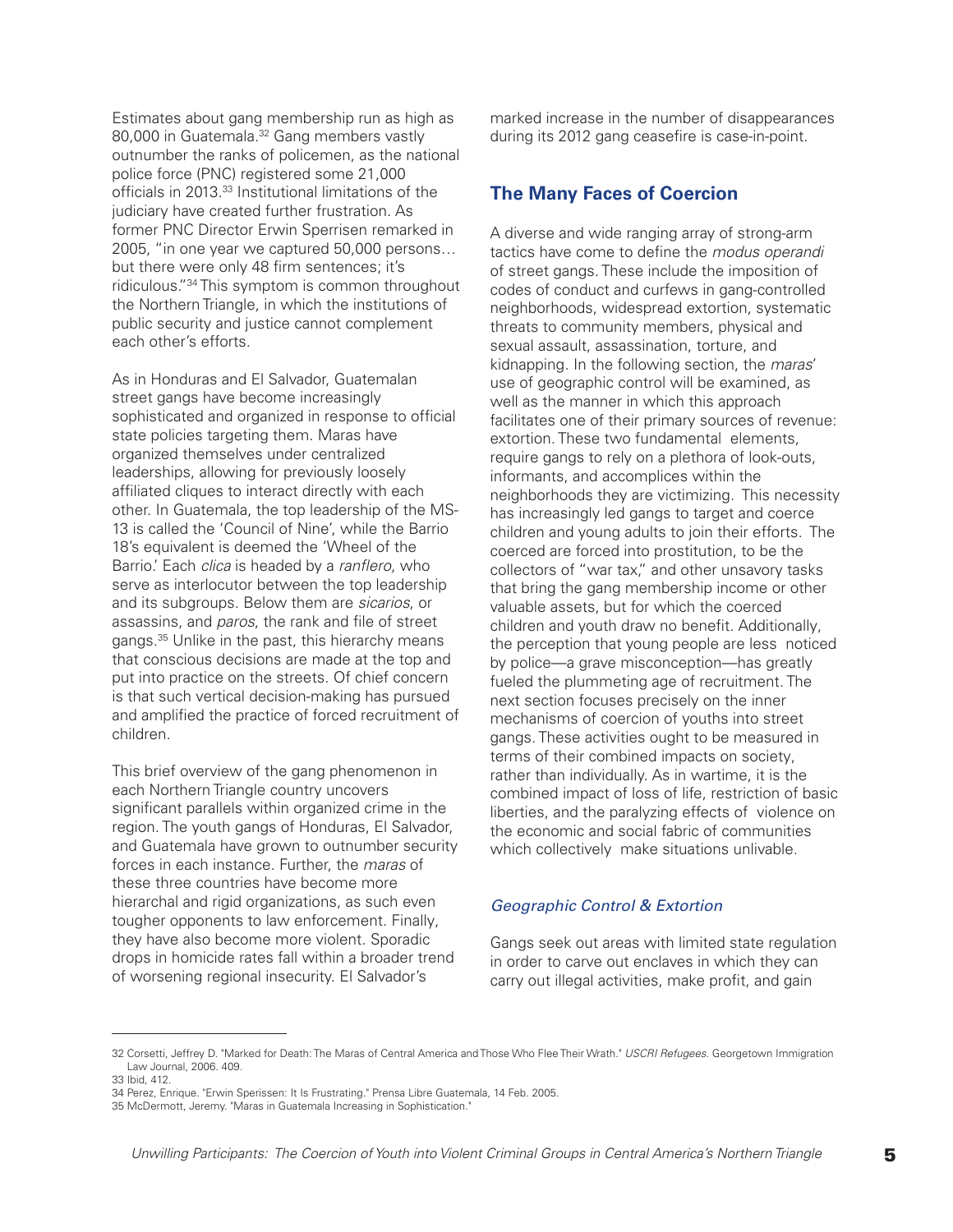control over populations. <sup>36</sup> Operating in densely populated areas throughout Northern Triangle countries, *maras* interact daily with residents who live within their spheres of influence. In gangcontrolled neighborhoods, cooptation of the citizenry is achieved through force, terror and intimidation as well as the imposition of implicit codes of conduct. <sup>37</sup> Territorial control thus provides both an economic boon to gangs through extortion (variably called a "war tax" or "rent"), tolls levied by gangs to enter or leave their territory and control over local drug trafficking. Gang enclaves provide great challenges to Northern Triangle governments. While it is not the aim of *maras* to achieve 'state capture', gang control over significant neighborhoods represents a loss of state sovereignty. Further, the police and military lose power over the use of lethal force—a right reserved by most constitutions to official forces.

The geographic spread of gangs, coupled with their sheer numerical growth over the years, "enables them to have de facto control over the areas in which they operate".<sup>38</sup> Within gangcontrolled areas, police are often in collusion with gangs and/or terrified of them, routinely avoiding them and even refusing to enter gang-affected areas. <sup>39</sup> This results in highly insecure conditions for those people – and in particular children – living within communities in which the state does not have a monopoly over the rule of law. Adding to a general lack of protection in gang controlled neighborhoods is the routine retribution directed at those who report illegal activities to police or other authorities, lack of victim or witness protection, and generalized impunity, which has led to a culture of silence in which residents selfcensor to prevent themselves and their families from becoming targets.

Extortion rackets offer one of the best documented sources of money for street gangs. In the context of the Northern Triangle – where the relationship between youth gangs and international cartels continues to evolve – extortion is commonly referred to as the economic bread and butter of gang activity. <sup>40</sup> Three general categories can describe how this process works. In the first, households living within gangcontrolled communities are asked to pay an *impuesto de guerra*, or *la renta* to support the gang members and their activities. This generates a situation of forced complicity by the population in exchange for supposed protection and freedom of movement within gang-controlled territories. In the second category, gang members regularly extort businesses in broader zones of gang influence which often fall outside of their central enclaves. 41

Geographic control additionally facilitates extortion. This practice is defined as a "parallel system of illegal taxation that governments are unable and/or unwilling to control".<sup>42</sup> The transportation sector has been particularly affected by extortion, with hundreds of bus drivers killed in recent years. In the San Pedro Sula suburb of Comuna de la Planeta, *maras* are targeting public transport by charging fees to operate within their areas of control based on the number of vehicles and passengers on board. <sup>43</sup> In the first three months of 2013, 86 public transport officials were killed in Honduras alone. <sup>44</sup> In San Salvador, it is estimated that street gangs made a daily \$25,000 USD from transportation companies by 2006. 45

The third and least examined category of extortion involves youth. Children are particularly susceptible to extortion for two reasons. First, a significant portion of Northern Triangle children have one or both parents currently residing outside of their native country. This increases the vulnerability of youth as the perceived recipients of resources in the form of remittances. Second, children living in single parent households or with

<sup>36</sup> Boulton, Michael. "Living in a World of Violence: An Introduction to the Gang Phenomenon." 9.

<sup>37</sup> Cantor, David J. "The New Wave: Forced Displacement Caused by Organized Crime in Central America and Mexico." 11.

<sup>38</sup> Corsetti, Jeffrey D. "Marked for Death: The Maras of Central America and Those Who Flee Their Wrath." 10.

<sup>39</sup> Boulton, Michael. "Living in a World of Violence: An Introduction to the Gang Phenomenon." 28.

<sup>40</sup> See: Boulton, Michael, "Living in a World of Violence: An Introduction to the Gang Phenomenon," Corsetti, Jeffrey, "Marked for Death: The Maras of Central America and those who flee their wrath," and "Otras Situaciones de Violencia en el Triangulo Norte de CentroAmerica."

<sup>41</sup> Cantor, David J. "The New Wave: Forced Displacement Caused by Organized Crime in Central America and Mexico." 11.

<sup>42</sup> Boulton, Michael. "Living in a World of Violence: An Introduction to the Gang Phenomenon." 23.

<sup>43</sup> "Otras Situaciones de Violencia en el Triángulo del norte Centroamericano - Impactos Humanitarios." 31.

<sup>44</sup> Sampo, Carolina. "Violencia En Centroamerica: Las Maras En El Salvador, Guatemala, Y Honduras."151.

<sup>45</sup> "El Salvador: The Gang Called the Mara Salvatrucha (MS-13); Its Activities and Recruitment of Members; Protection Offered to Witnesses and Victims of Violent Acts Perpetrated by Gang Members." *Refworld*. Immigration and Refugee Board of Canada, 7 Apr. 2006. 7.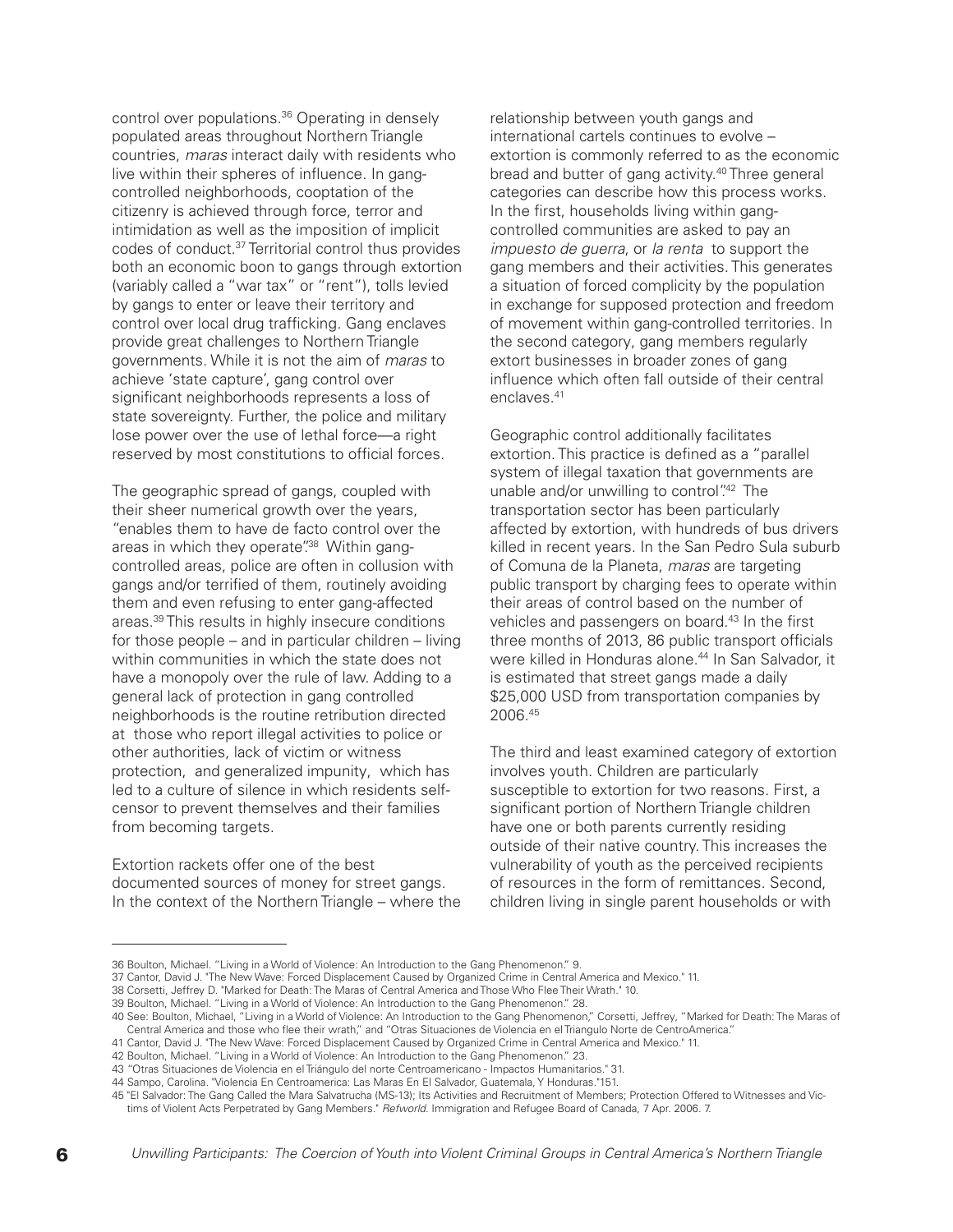extended family do not receive enough oversight or protection by family members to the perils of gang life. In Honduras, for example, 50% of families are single-parent households, with comparable rates in Guatemala and El Salvador. 46

A recent study by the United States Conference of Catholic Bishops reveals how common the extortion of children has become. Through interviews with unaccompanied child migrants, the report reveals that around one third of children reported having to pay obligatory extortion fees. 47 Indeed, years before youth are viewed as likely recruits into the criminal activity of gangs, the children of many neighborhoods in the Northern Triangle fall prey to their coercive techniques and recognize the power the gangs wield, as primary victims of their extortion tactics.

#### *Maras & the Rise of Forced Recruitment*

Forced recruitment of children into gang activities is an inherently difficult phenomenon to analyze. Because gangs rule by intimidation and repression, the exact ways in which forced participation takes place rarely come to light outside *mara* enclaves. However, information about this practice can be drawn from a combination of a limited amount of academic enquiry devoted to the subject, interviews with experts on the ground, official accounts from youth who have fled coercion, and accounts from non-governmental actors who work directly with affected youth. Another important source of information stems from the correlated secondary effects of rampant violence, such as the spike in numbers of children and families fleeing the Northern Triangle to neighboring countries.

Like any economic enterprise, gangs seek profit for their members. As previously discussed, this is done by asserting control over existing and new territories. Territories come with 'extortable' and exploitable populations, and increased low-level drug trafficking also presents a highly lucrative enterprise for the Northern Triangle's street gangs. The exploitation of children and their forced

participation as informants, war-tax collectors, sexual servants and assassins sustains the future of gangs and continues a cycle of violence.

Even for a child who many would not categorize as a forced recruit into gang participation, a number of coercive elements exist. The "voluntary" recruitment process can seem remarkably benign in its initial stages. A simple narrative of this can illustrate the process: teenage gang members offer a 6 year old boy change to purchase candy at the corner shop, telling him to keep the change. As the 'bond' between local gang and child grows, it becomes increasingly inescapable. Often the state services and power are so absent in the life of the child's community, that the gang appears to a child to hold a legitimate monopoly on violence, to paraphrase Max Weber. In other cases the state is complicit or the police operate in a way that leaves little room for distinction between the behavior of representatives of state power and gang power. By the age of 9, the child has been coerced into delivering small amounts of marijuana for the *mareros* in his vicinity. Around age 12, when 'official' recruitment occurs and children graduate into violent crime, there is little alternative but to join. <sup>48</sup> Indeed by the age of 12, it may be too late for a child in a gang controlled neighborhood to opt-out: turning his back on the relationship developed over years of careful grooming is a decision that is more often than not fatal.

For those forced into servitude to gangs, the process may begin the same way but the threats of violence are more direct. In a comparison of criminal organizations around the world and their impact on children, UNICEF Social Policy advisor Michael Boulton found "the most extreme forms of recruitment… may be seen in the Central American context."49 The overarching strategy employed involves threatening young and adolescent children with physical violence or death unless they join a local clique. Threats commonly extend from the targeted recruit to their loved ones, resulting in the killing of parents and siblings, as well as the rape of female family members. If the recruit is unwilling to join, "he

<sup>46</sup> "Realizing Children's Rights in Honduras." *Children of Honduras*. Humanium.

<sup>47</sup> "Mision a Centroamerica: Viaje a Estados Unidos De Menores No Acompanados." *Informe Del Comite*. 4.

<sup>48</sup> "Interview with Richard Jones." Personal interview. 18 March 2015.

<sup>49</sup> Boulton, Michael. "Living in a World of Violence: An Introduction to the Gang Phenomenon."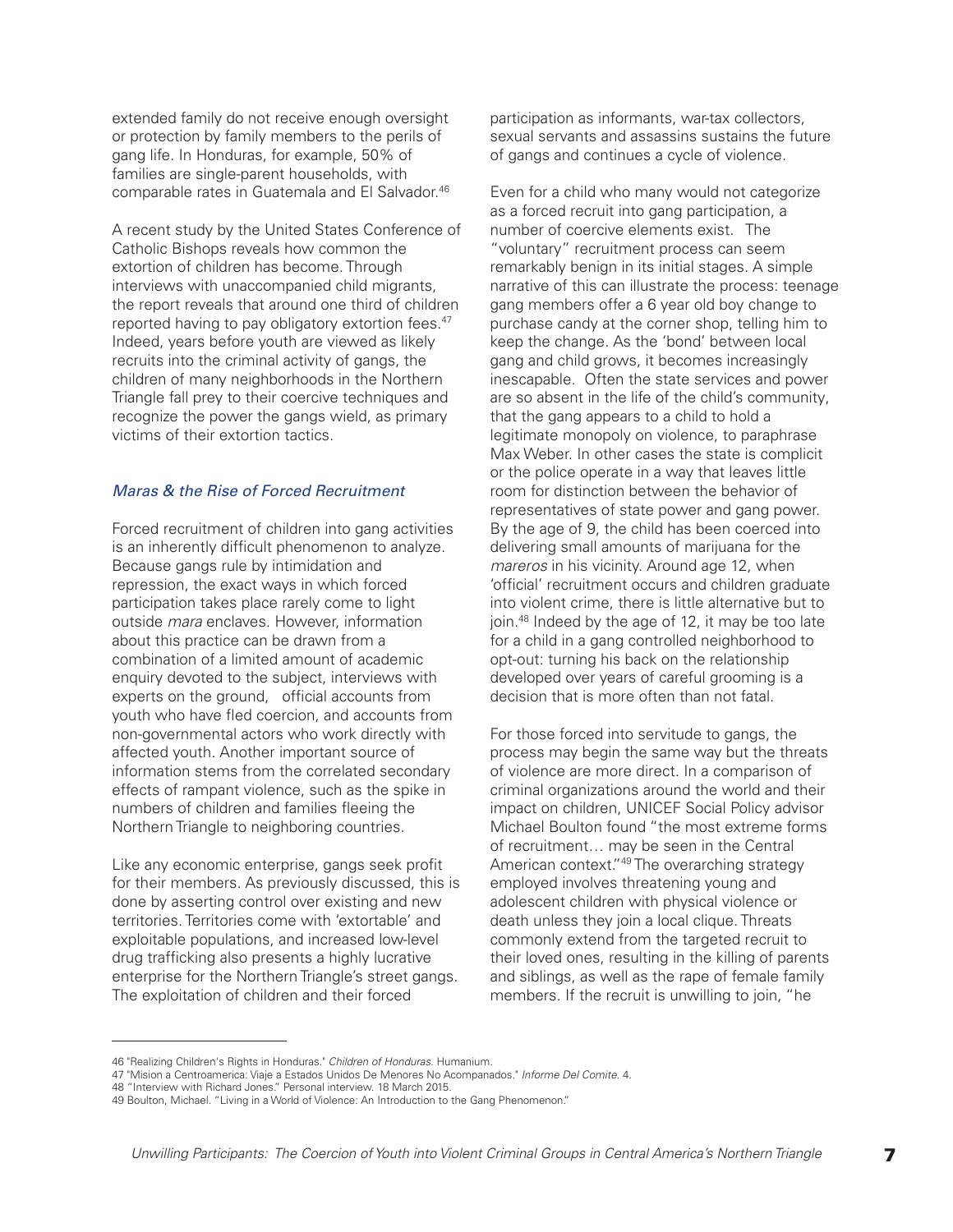puts his family and everyone he knows in danger" as gangs "do not hesitate to eliminate those who defy it."50

In 2005, the Salvadoran Director of Prisons expressed that gang members encouraged criminal activity by children in order to take advantage of more lenient sentencing to persons under the age of 18. <sup>51</sup> Ironically, it is often while being held in pre-trial detention the criminal justice system on suspicion of petty offenses that potential recruits are coerced into joining. Due to a lack of holding cells, pretrial detainees are frequently sent to regular penitentiaries where they are placed with convicted criminals. In 2005, the Salvadoran state imprisoned an estimated 4,000 youths under the age of 18. From this group, 1,630 were pressured into joining MS-13, another 1,000 were recruited by the Barrio 18, and some 400 other youths joined a variety of different street gangs. <sup>52</sup> In neighboring Honduras, 77% of new gang members were 15 years of age or younger in 2007. 53

As previously mentioned in the overview of gang activity in El Salvador, the Barrio 18 and MS-13 agreed to a ceasefire in March of 2012. The discussions that emerged between Monsignor Fabio Colindres, head chaplain of the Salvadoran military and police, government officials, and the highest leadership of each gang were critical in uncovering the widespread use of forced recruitment. According to statements from the gang leaders, the incarcerated leaders of the *maras* decided that they were fed up with years of violence and death, and "agreed to stop forced recruitment of youth in gang-controlled territories and to stop gang violence near schools."54 The negotiations thus brought to light much of what had remained mysterious regarding the recruitment of children. First, the Barrio 18 and MS-13 leadership for the first time admitted to this practice. The cessation of forced recruitment was

only one of two agreements struck, the other being the halting of gang-on-gang killings. Second, this evidences that the practice of recruiting children comes from a vertical line of command. That is, the decision is taken at the upper echelons of gang hierarchy and implemented throughout the country.

A 2014 interview with Rev. Ismael "Melo" Moreno, S.J. – a journalist, Jesuit priest and leading human rights advocate in Honduras – confirms that much of the literature covered thus far is supported by what he has observed in his community of El Progreso, a city in the outskirts of San Pedro Sula. Father Moreno discusses the somber mood which increasingly accompanies the 13th birthdays of Honduran boys in gangcontrolled *barrios*, with family members fully cognizant that their children are "graduating" to the prime age for gang recruitment. For many youths, this implies making the hardest choice they will ever make: join a gang, flee, or die. 55

Equally worrying observations highlight how gangs are using schools as predatory grounds for conscription into gang service, causing many children to drop out for fear of continued threats. Recent studies and the 2012 Salvadoran ceasefire negotiations support the claim that schools are becoming increasingly perilous due to gang infiltration. In Honduras, 44.5% of primary school students were violently abused by classmates at least once a week in 2012. <sup>56</sup> In Guatemala, an average of 260,000 children dropped out of school yearly during the same period - most during their early teens. Similarly in El Salvador, in many high risk neighborhoods few students make it past the 6th grade. <sup>57</sup> While there are certainly economic incentives to dropping out, the increased exploitation of schools, places where gangs can cultivate and coerce children into servitude are imposing a new challenge on already precarious education systems.

<sup>50</sup> "El Salvador: The Gang Called the Mara Salvatrucha (MS-13)." Refugee Board of Canada. 28.

<sup>51</sup> Ibid.

<sup>52</sup> Hasbun, Cristina. "Aras Salvadorenas Buscan Rehabilitacion Pese a Menaces." *EFE*. EFE News Service, 7 Nov. 2005.

<sup>53</sup> "Honduras: The Recruitment of Mara Salvatrucha (MS) and 18th Street (Calle 18 or Mara 18) Gang Members; Whether Individuals Are Forced to Participate in Gang Activity." *Refworld*. Refugee Board of Canada, 24 Jan. 2012.

<sup>54</sup> Thale, Geoff. "One Year into the Gang Truce in El Salvador." WOLA. 26 April 2013.

<sup>55</sup> "Interview with Father Ismael "Melo" Moreno., SJ. Personal interview. 12 Nov. 2014.

<sup>56</sup> Aguilar Umana, Isabel, and Jeanne Rikkers. "Nine Strategies to Prevent Youth Violence in Central America: Policy Recommendations for the European Union." *Policy Recommendations for the European Union*. Interpeace, Apr. 2012. 8.

<sup>57</sup> Ibid, 9.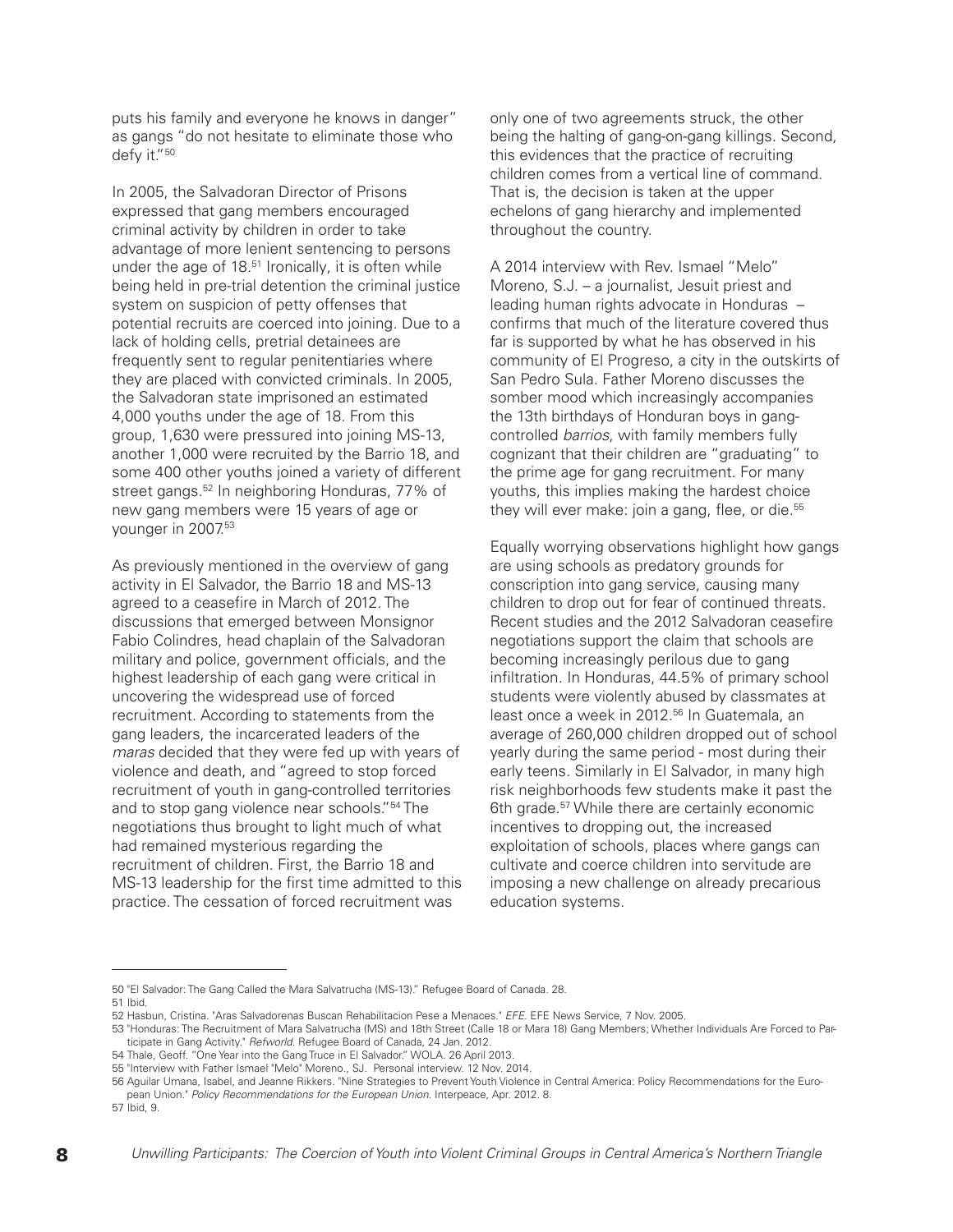Girls are by no means exempt from the grasp of *maras*. Once identified by gangs, girls are subject to brutal initiation rituals which include sexual violence and gang rape, such as the "notorious practice of *'el tren*."58 While the 'traditional' role of girls as prostitutes to bring income to the gang, and serve the sexual needs of male gang members, the role of girls in gang life has broadened recently. While Northern Triangle street gangs remain highly patriarchal, girls are increasingly being targeted as strategic recruits due to the more limited attention they attract from the police. <sup>59</sup> Female membership has become "increasingly criminal," as girls are used in the transport of drugs, weapons, and to lure rival male victims for robberies and kidnappings. <sup>60</sup> Father Melo echoed witnessing this trend in his community. He remarked that girls are transitioning beyond their 'traditional' roles to being actively involved in the upkeep of extortion rackets as well as being deployed as *cicarias*, or hit-women. 61

#### *Collateral Damage: Forced Migration & Migrant Minors*

The type of migration patterns currently occurring from the Northern Triangle resemble displacement and migration typical of open conflicts, and as such illustrate the gravity of the phenomenon. In the Northern Triangle context, forced migration must be understood as a last recourse to the threats and violence exerted by *maras*. While the governments of Honduras, Guatemala, and El Salvador have been slow to acknowledge the extent of internal displacement within their territories, there has been an explosion in the numbers of children and families crossing into neighboring countries as well as arriving at the U.S. Border since 2011. Recent reports indicate that the main driver of the increase in migration has shifted from primarily being motivated by poverty alone or family reunification, to

increasingly reflect the perils inherent to living in societies compromised so completely by unaccountable governance structures, corruption, and organized crime.

Given the widespread nature of the Northern Triangle's gang phenomenon, the levels of corruption and complicity of government entities, and the control of rural territories by drug cartels, safe internal relocation, particularly in El Salvador and Honduras is increasingly not a viable option for children and families facing direct threats, coercion and violence. As Jeffrey Corsetti remarks, "it is simply inconceivable that an individual or an entire family could escape the *maras* through simple relocation within their own country and begin a new life without fear of retribution."62 This claim has been supported by a 2010 report by the United Nations High Commissioner for Refugees (UNHCR), which found that "given that any of the Central American gangs… have country or even region-wide reach and organization, there may generally be no realistic internal flight alternative."<sup>63</sup> This suggests that there are even geographic limitations to lastresort alternatives in escaping violence and gang recruitment, making international border-crossing the only viable form of relocation. As a result, tens of thousands of Northern Triangle children are making perilous journeys across national boundaries to reach the United States.

Beginning in 2011, the U.S. Customs and Border Protection (CBP) recorded a dramatic increase in the number of children migrating without their parents or guardians and crossing into the United States from El Salvador, Guatemala, and Honduras. The number of unaccompanied child migrants jumped from 4,059 in 2011 to 10,443 in 2012, more than doubling again in 2013 to 21,537. <sup>64</sup> The Department of Homeland Security estimates that this number surpassed 68,000 in FY2014. 65

58 Ibid.

60 Ibid.

<sup>59</sup> Boulton, Michael. "Living in a World of Violence: An Introduction to the Gang Phenomenon." 19.

<sup>61</sup> "Interview with Father Ismael "Melo" Moreno." Personal interview. 12 Nov. 2014.

<sup>62</sup> Corsetti, Jeffrey D. "Marked for Death: The Maras of Central America and Those Who Flee Their Wrath." 411.

<sup>63</sup> "Children on the Run." UNHCR Washington. United Nations High Commissioner for Refugees, 2013. 18. 64 Ibid, 4.

<sup>65</sup> "Mision a Centroamerica: Viaje a Estados Unidos De Menores No Acompanados." *Informe Del Comite*. 2.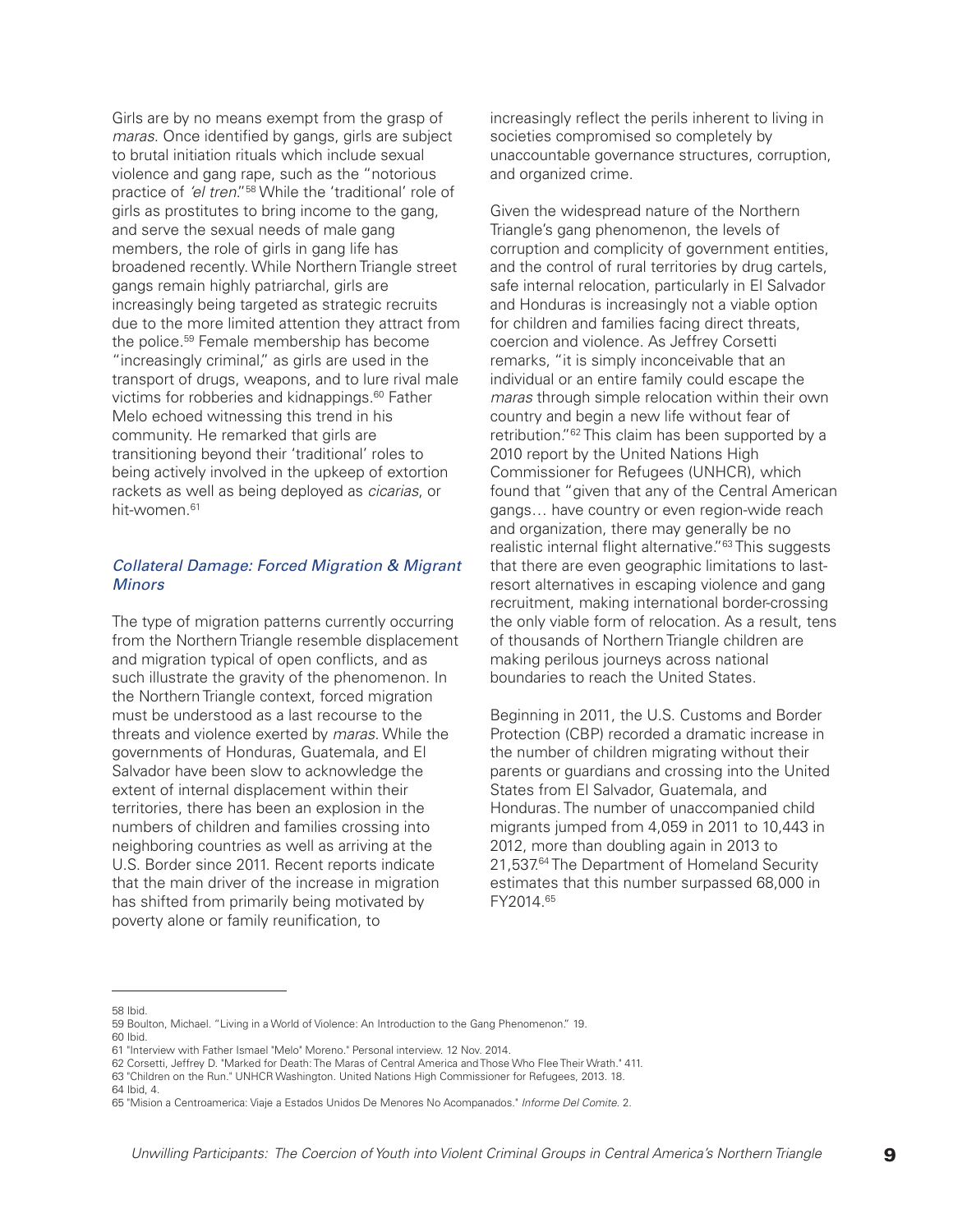In the UNHCR's publication on the plight of Central American youths, *Children on the Run*, 404 detained children from Honduras, El Salvador, and Guatemala were interviewed regarding their motivations for leaving their homes without their parents or guardians and journeying to the United States. Of the respondents, 58% cited displacement because they feared harm which constituted the need for international protection. Within the sample, 66% of Salvadoran youth interviewed cited violence by *maras* as the principal reason for fleeing the country. Among Honduran children, 44% reported that they had experienced direct threats by gangs. <sup>66</sup> A 2014 American Immigration Council report had similar findings. For Salvadoran children, 59% of boys and 61% of girls cited gang threats and violence as their primary reason for fleeing. <sup>67</sup> Of 322 minors interviewed, 109 had been pressured to join a gang. 68

This represents a truly remarkable change in migration trends for three reasons. First, there is consensus from the literature that the nature of this migration is increasingly forced rather than voluntary. Second, the perils that gangs and generalized violence present are outweighing the option of remaining in the region, and prompting children to undertake arduous, and extremely dangerous journeys—an unprecedented event since the Central American civil wars of the 1980s and 1990s. Families with very small children have likewise similarly migrated from the Northern Triangle in larger numbers, particularly in the last year, and many are now seeking asylum based on direct threats and the current conditions in the Northern Triangle. Third, one of the principal motives for fleeing has quickly become the untenable threat to life in the form of gangdirected violence from which governments in the region have been unable and often unwilling to protect their citizens. What we are witnessing is collateral damage from the new era of the region's *mara* epidemic, measured by the massive migration refugee children, families and individual asylum seekers. It is not at all surprising that the number of Northern Triangle children and families

migrating to the U.S. and other countries in the region has spiked as gangs have increasingly sought out younger members as well as the unwilling service of other children in their criminal enterprises.

#### **Implications and Conclusions**

In June of the year 2000, Human Rights Watch (HRW) published a report denouncing Sierra Leone's Revolutionary United Front (RUF) for the practice of recruiting child soldiers to bolster their anti-government ranks. Within the HRW document, the RUF are accused of (1) abducting children and placing them on the front lines of combat, (2) using these children as transporters of looted goods and military equipment, and (3) capturing and raping girls who were then forced into sexual servitude. <sup>69</sup> The similarities between the RUF's use of child soldiers and the current practice of forced participation of youth in crimes from extortion collection to homicide by Northern Triangle street gangs are striking. Yet as Northern Triangle youth continue to be demonized by society at large - including the international community - their Sierra Leone counterparts sparked innovative programming to free and reintegrate child soldiers, spearheaded by the international community.

The Obama administration has begun to seek new avenues to innovate to help youth vulnerable to being coopted into violent extremism. President Obama remarked at a summit organized in February 2015, "But when people — especially young people — feel entirely trapped in impoverished communities, where there is no order and no path for advancement, where there are no educational opportunities, where there are no ways to support families, and no escape from injustice and the humiliations of corruption — that feeds instability and disorder, and makes those communities ripe for extremist recruitment."70 Tertiary violence prevention strategies, the terms coined to describe programs that seek to support

<sup>66</sup> "Children on the Run." United Nations High Commissioner for Refugees. 6-10.

<sup>67</sup> Ibid, 6.

<sup>68</sup> Kennedy, Elizabeth. "No Childhood Here: Why Central American Children Are Fleeing their Homes. *American Immigration Council*, July 2014. 2-10. 69 Takirambudde, Peter. "Sierra Leone Rebels Forcefully Recruit Child Soldiers." Human Rights Watch, 1 June 2000.

<sup>70</sup> Remarks by the President at the Summit on Countering Violent Extremism, February 19, 2015 https://www.whitehouse.gov/the-pressoffice/2015/02/19/remarks-president-summit-countering-violent-extremism-february-19-2015.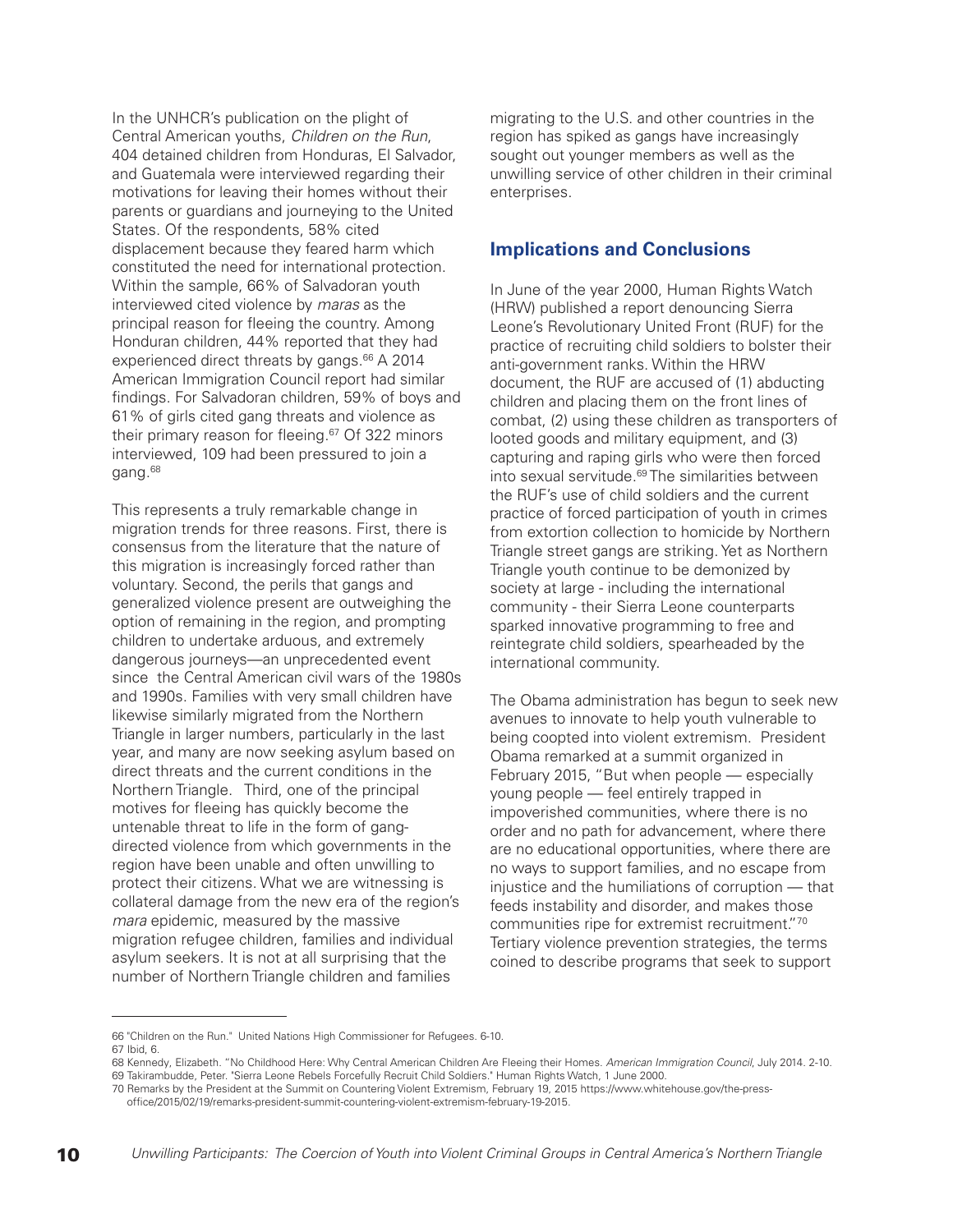those and offer alternatives to those seeking to exit from the violent activities of organized criminal or terrorist networks has already been acknowledged as key to breaking patterns of cyclical violence.

The Northern Triangle's gang phenomenon has entered an advanced stage. It is long past time policy makers and larger society shift their understanding and overhaul domestic and international responses. These responses must be rooted not only in violence prevention in the form of creating educational and economic opportunities, but also should be aimed at breaking cyclical violence, reconciling youth with communities harmed and rehabilitating and reinserting them into communities . At the most fundamental level, it must be acknowledged that children are coerced, sometimes through grooming and sometimes under threat of torture to join or collude with *maras*. They are victims not only of gang members but also of an absent, complicit or abusive state and should not be seen as willing participants in lives of criminality. If this reframing gains traction with both the governments of El Salvador, Honduras, Guatemala and the international community, progressive steps can be taken to ensure greater protection, opportunities, and lasting solutions for Northern Triangle children.

From a regional standpoint, the Northern Triangle's governments must begin turning the tide on the criminalization of its youth. This begins on the front lines of citizen security with police forces and other institutions of public security. State security responses such as *mano dura* are counterproductive and exacerbate the problem by, revictimizing underserved populations as all residents of gang controlled neighborhoods are viewed as "the enemy" by militarized police. This alienates victims from the state and sows distrust of police and other state actors in communities most impacted by violence. From a pragmatic perspective, there is simply no institutional capacity for a prolongation of the status quo in terms of security policies. The Northern Triangle countries' penitentiary systems are overcrowded at twice their holding capacities, judicial systems are overwhelmed and inefficient, while police forces lack professionalism and suffer from rampant corruption.

Staying on this path – which reduces the complex drivers of gang crime and violence to questions of policing – will likely intensify insecurity. Statistics indicate that despite temporary and sporadic improvements, crime and violence have steadily increased in the region. The continued involvement of the military, paramilitary groups, and highly trained and armed special police units in anti-gang efforts will only continue to exacerbate violence. As in the past, *maras* will respond with force. Such a reaction may accelerate the practice of forced recruitment. These traumatized neighborhoods, communities, and societies need to begin the process of building back the social fabric from the ground up, deploying social workers and other professionals trained in trauma-informed care to form safe spaces where children and adults can begin to address the decades of insecurity and strengthen community cohesion.

Further, policy makers in the U.S. cannot continue to frame its understanding of conditions in the Northern Triangle as primarily an issue of immigration control. By placing resources into border enforcement and interdictions, lawmakers in Washington are focusing their attention on matters which have little relevance to what needs solving.

A re-evaluation needs to occur which recognizes that the phenomenon of gang violence and all of its coercive elements are a burden and challenge which must be shared society-wide. Solutions similar to those applied to help societies emerge and reconcile after years of more traditional forms of open conflict ought to be examined and applied where possible. Critically, the Northern Triangle governments and their societies must demonstrate significant political, economic and social commitment to forging a new path forward, embracing what will require at least a generation's worth of work to begin turning the tide on the region's expanding crisis.

11